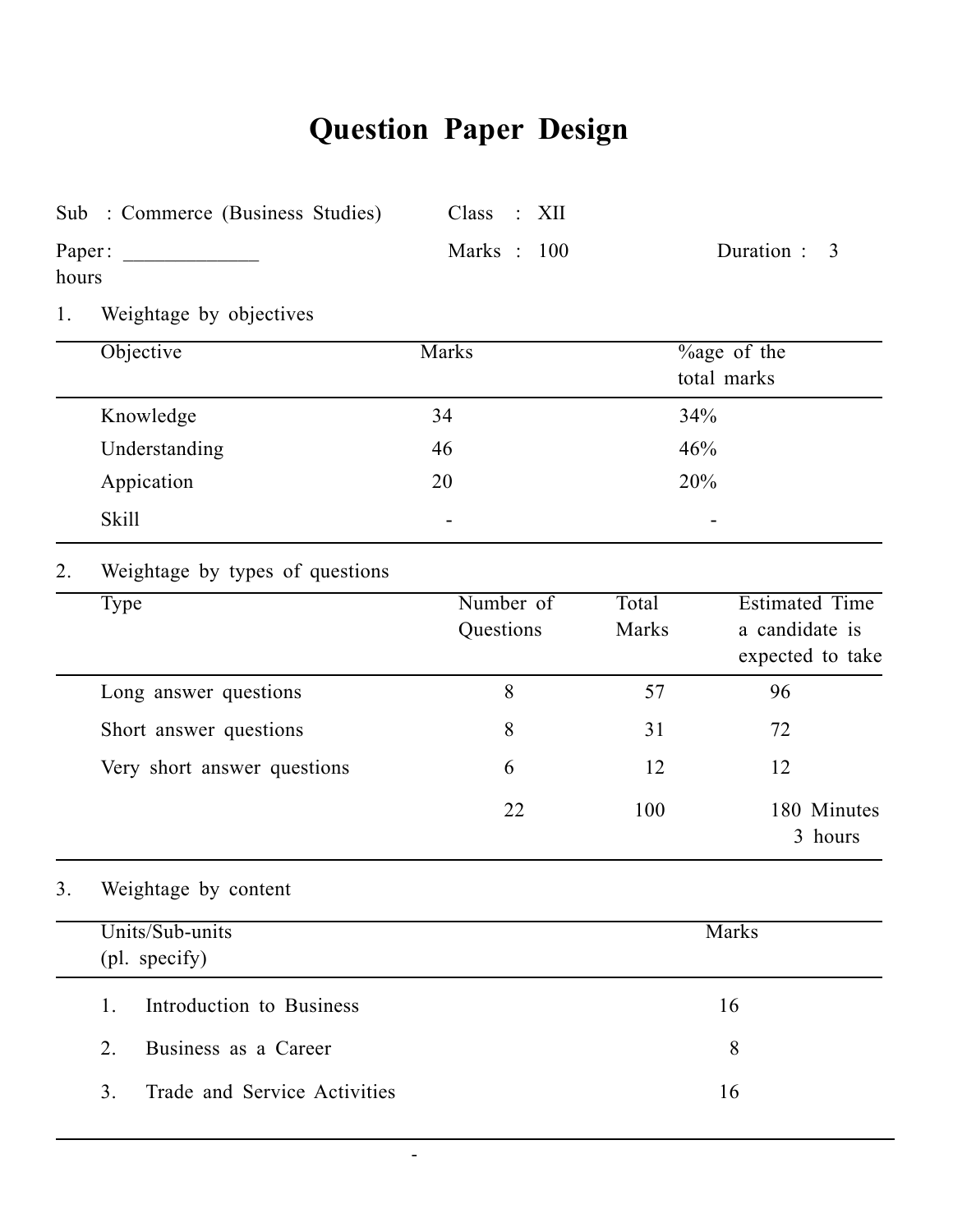| Management of Business<br>4.       | 16  |
|------------------------------------|-----|
| Financing of Business<br>5.        | 12  |
| Marketing<br>6.                    | 12  |
| One of the following<br>7.         |     |
| (a) Office Procedure and Practice  |     |
| (b) Practical Banking              | 20  |
| (c) Introduction to factory set up |     |
| (d) Agency Services                |     |
|                                    | 100 |

## 4. Difficulty level of the question paper

| Level |                                                                                                                                             | No. | $\%$ age of<br>marks given |
|-------|---------------------------------------------------------------------------------------------------------------------------------------------|-----|----------------------------|
|       | Difficult<br>(can be attempted by top students)                                                                                             |     | 10%                        |
|       | Average<br>(can be attempted by students who have regularly<br>(studied the materials but may not have given<br>sufficient time to writing) |     | 70%                        |
|       | Easy                                                                                                                                        |     | 20%                        |
|       | (can be attempted satisfactorily by students who<br>have gone through the study materials)                                                  |     |                            |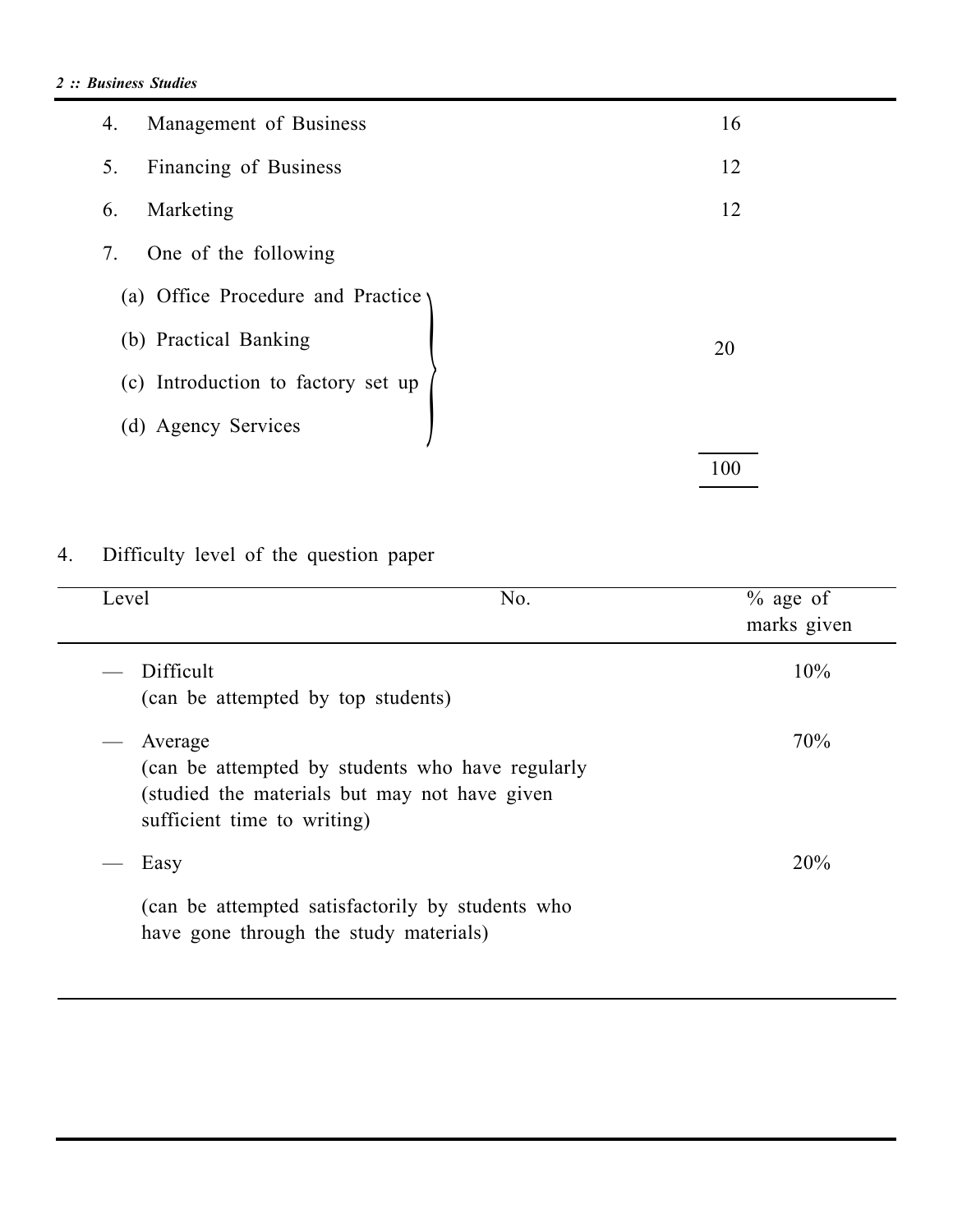## **BLUE PRINT**

### Subject : Commerce (Business Studies) Class : XII

|            | <b>Minimum Marks</b><br>: 100               |                          |                          |                                                |                              |                |                    |                          |                |                          | Time: 3 hrs.   |         |
|------------|---------------------------------------------|--------------------------|--------------------------|------------------------------------------------|------------------------------|----------------|--------------------|--------------------------|----------------|--------------------------|----------------|---------|
| SI.<br>No. | Objective<br>Form of Questions Content Unit |                          | Knowledge                |                                                | Understanding                |                | <b>Application</b> |                          | <b>Skill</b>   | <b>Total</b>             |                |         |
|            |                                             |                          | <b>SA</b>                | <b>VSA</b>                                     | E                            | <b>SA</b>      | <b>VSA</b>         | $\bf{E}$                 | <b>SA</b>      | <b>VSA</b>               |                |         |
| 1.         | Introduction to Business                    | $\blacksquare$           | 3(1)                     | $\frac{1}{2}$                                  | 8(1)                         | $\overline{a}$ | 2(1)               | $\overline{a}$           | 3(1)           | $\overline{\phantom{a}}$ | $\overline{a}$ | 16(4)   |
| 2.         | Business as a Career                        | 6(1)                     | $\overline{a}$           | $\blacksquare$                                 | $\blacksquare$               | $\overline{a}$ | $\blacksquare$     | $\blacksquare$           | $\overline{a}$ | 2(1)                     | $\blacksquare$ | 8(2)    |
| 3.         | Trade and Service Activities                | 10(1)                    | $\blacksquare$           | $\blacksquare$                                 | $\qquad \qquad \blacksquare$ | 4(1)           | 2(1)               | $\blacksquare$           | $\overline{a}$ |                          |                | 16(3)   |
| 4.         | Management of Business                      | $\blacksquare$           | $\overline{a}$           | 2(1)                                           | 9(1)                         | 5(1)           | $\blacksquare$     | $\sim$                   | $\overline{a}$ | $\overline{a}$           | $\blacksquare$ | 16(3)   |
| 5.         | Financing of Business                       | $\blacksquare$           | 4(1)                     | $\blacksquare$                                 | $\overline{a}$               | $\overline{a}$ | 2(1)               | 6(1)                     | $\blacksquare$ | $\blacksquare$           | $\blacksquare$ | 12(3)   |
| 6.         | Marketing                                   | 6(1)                     | $\overline{\phantom{a}}$ |                                                | $\blacksquare$               | $\overline{a}$ | 2(1)               | $\overline{\phantom{a}}$ | 4(1)           |                          |                | 12(3)   |
|            |                                             |                          |                          | <b>Section B</b><br>(Any one of the following) |                              |                |                    |                          |                |                          |                |         |
| 7.(a)      | Office Procedure and Practices              | $\blacksquare$           | 3(1)                     | $\blacksquare$                                 | 12(2)                        | $\blacksquare$ | $\blacksquare$     | $\overline{\phantom{a}}$ | 5(1)           |                          |                |         |
| (b)        | Practical Banking                           | $\overline{\phantom{a}}$ | 3(1)                     | $\blacksquare$                                 | 12(2)                        | $\blacksquare$ | $\blacksquare$     | $\blacksquare$           | 5(1)           | $\overline{\phantom{a}}$ |                |         |
| (c)        | Introduction to Factory set up              | $\overline{\phantom{a}}$ | 3(1)                     | $\blacksquare$                                 | 12(2)                        | $\blacksquare$ | $\blacksquare$     | $\blacksquare$           | 5(1)           | $\blacksquare$           |                | 20(4)   |
| (d)        | <b>Agency Services</b>                      | $\blacksquare$           | 3(1)                     | $\blacksquare$                                 | 12(2)                        | $\blacksquare$ | $\blacksquare$     | $\overline{\phantom{a}}$ | 5(1)           | $\overline{a}$           |                |         |
|            | Sub Total                                   | 22(3)                    | 10(3)                    | 2(1)                                           | $29(4)$ 9(2)                 |                | 8(4)               | 6(1)                     |                | $12(3)$ $2(1)$           | $\blacksquare$ | 100(22) |
|            | Total                                       |                          | 34(7)                    |                                                |                              | 46(10)         |                    |                          | 20(5)          |                          |                | 100(22) |

Notes : Figures within brackets indicate the number of questions and figures outside the brackets indicate marks. \* Denotes that marks have been combined to form one question.

Summary

| Essay $(E)$             | No. 8     | Marks $: 57$   |
|-------------------------|-----------|----------------|
| Short-Answer (SA)       | No. 8     | Marks $: 31$   |
| Very Short Answer (VSA) | No. $6$   | Marks $: 12$   |
| Objective $(0)$         | No.<br>22 | Marks :<br>100 |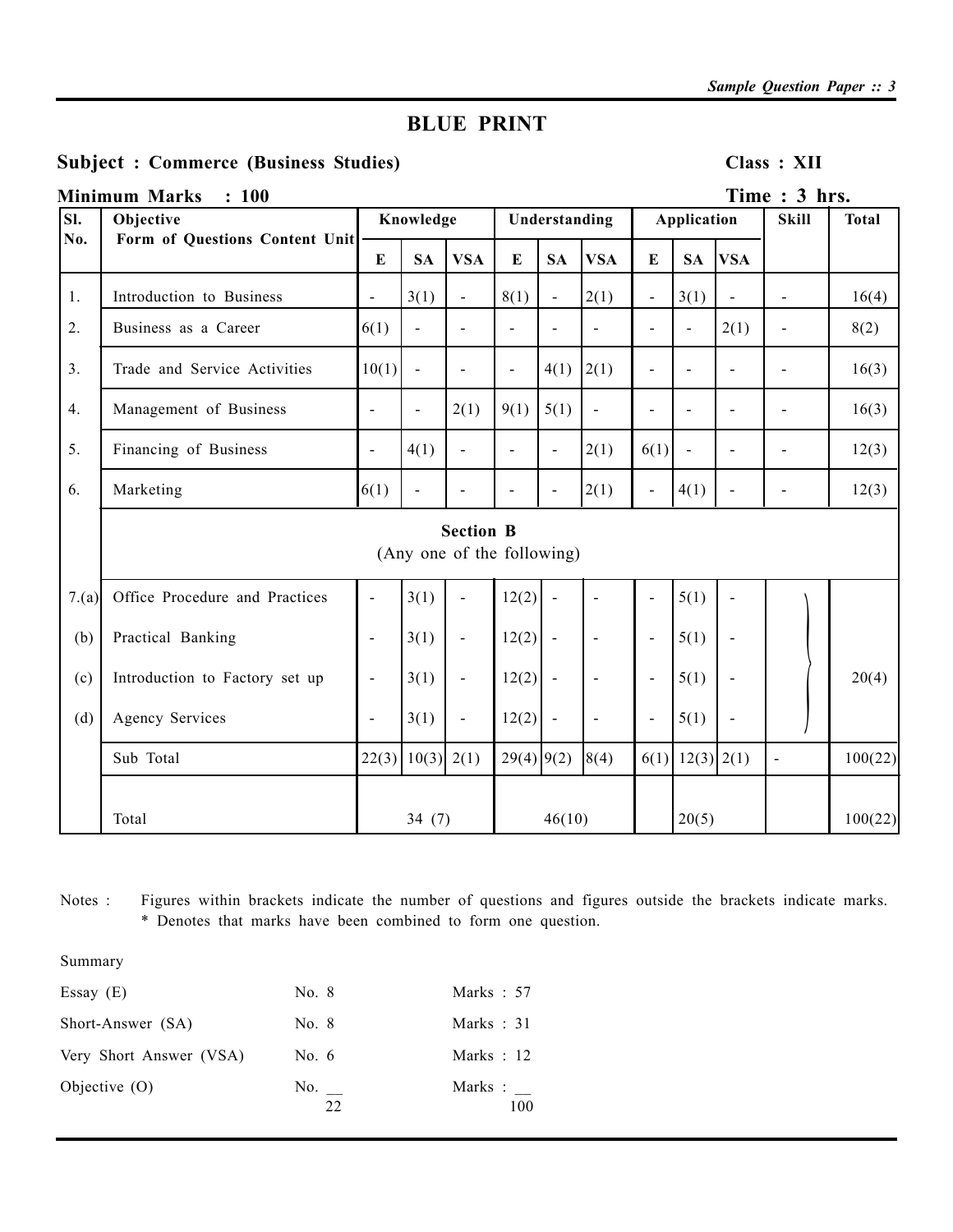## **Sample Question Paper**

## **Commerce (Business Studies) Senior Secondary Cource**

| Time: Three Hours          | Maximum Marks: 100                                                                                                                                                                                  |
|----------------------------|-----------------------------------------------------------------------------------------------------------------------------------------------------------------------------------------------------|
|                            | <i>Note</i> : The question paper is divided into two sections $-$ A and B.<br>Attempt all questions of Section A and any ONE question of<br>Section B. Figures in right hand margin indicate marks. |
| Attempt ALL the questions. | <b>Section A</b>                                                                                                                                                                                    |

1. Explain the meaning of the term 'commerce' in brief. 2

- 2. Give any two possible areas of self-employment which you can pursue. 2
- 3. Distinguish between wholesale and retail traders on the basis of :
	- i. varieties of products, and
	- ii. relationship with consumers. 2
- 4. What is meant by motivation? Explain briefly. 2
- 5. Distinguish between fixed capital and working capital in respect of
	- i) time period, and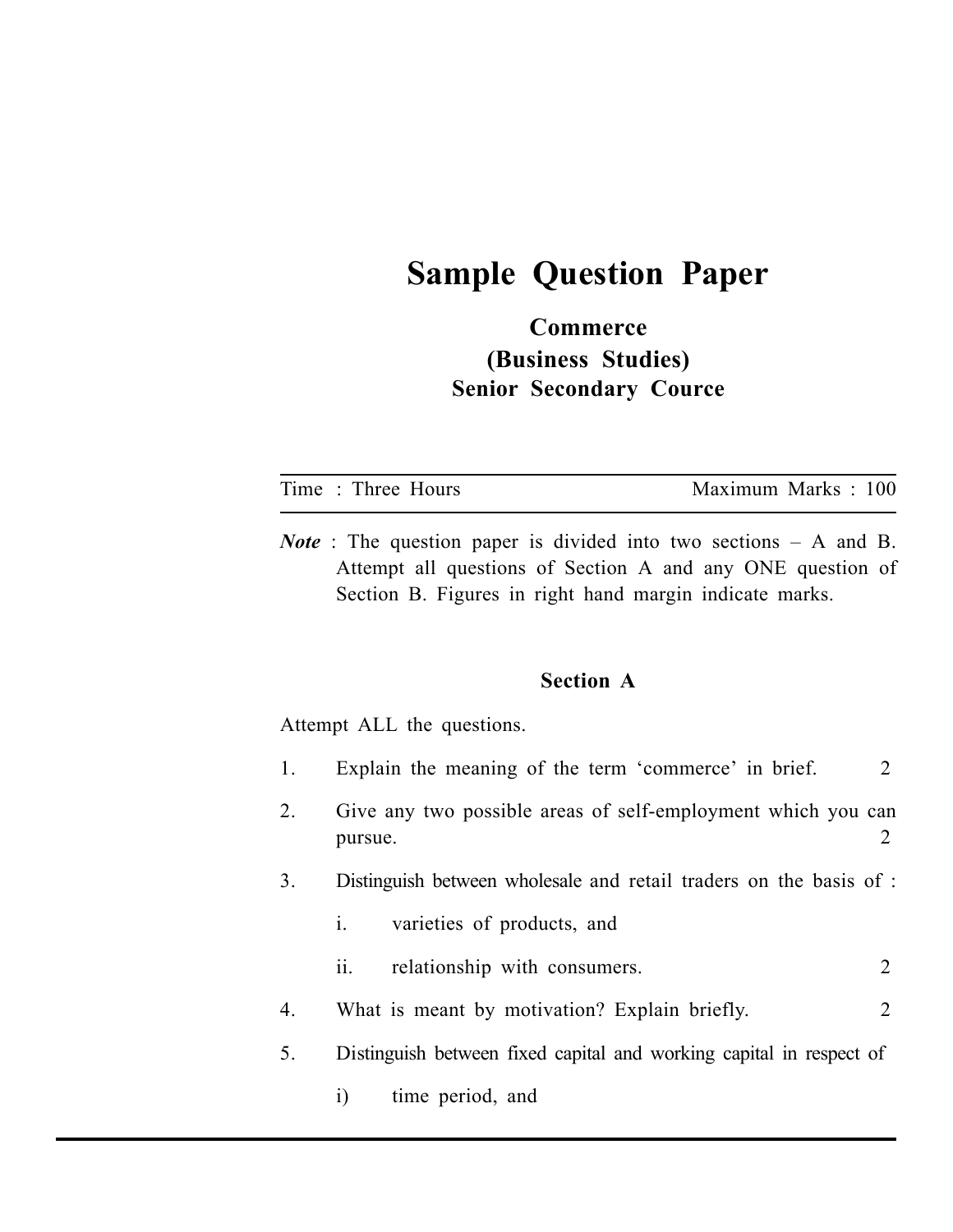|     | $\overline{ii}$<br>purpose.                                                                                                                                                                                | $\overline{2}$ |
|-----|------------------------------------------------------------------------------------------------------------------------------------------------------------------------------------------------------------|----------------|
| 6.  | Explain briefly any two tools of sales promotion.                                                                                                                                                          | 2              |
| 7.  | Name any three types of industries and give one example of<br>each.                                                                                                                                        | 3              |
| 8.  | You want to set up a grocery shop in your locality for which<br>your father is prepared to give you Rs.10,000 as capital. State<br>which form of organisation will you prefer for the business and<br>why. | 3              |
| 9.  | Explain, in brief, any four functions of warehousing.                                                                                                                                                      | 4              |
| 10. | What are the products, in your opinion, for which i) personal<br>selling, and ii) advertising would be more effective? Give two<br>examples in each case.                                                  |                |
| 11. | Describe any four functions of Industrial Development Bank of<br>India (IDBI).                                                                                                                             | 4              |
| 12. | Management is regarded as a science as well as an art. Discuss.                                                                                                                                            | 5              |
| 13. | State and explain any three types of assistance which may be<br>available from Small Industries Service Institute (SISI) in setting<br>up a small business.                                                | 6              |
| 14. | You have decided to expand your business of manufacturing<br>detergents with the same production capacity. State with reasons<br>the type of finance which you will need and the sources thereof.          | 6              |
| 15. | What is meant by the term marketing-mix? Explain the various<br>componenets of marketing-mix briefly.                                                                                                      | 6              |
| 16. | What is meant by joint stock company? Distinguish between<br>partnership and joint stock company in respect of the following:                                                                              |                |
|     | membership<br>$\rm i)$                                                                                                                                                                                     |                |
|     | $\overline{11}$<br>liability                                                                                                                                                                               |                |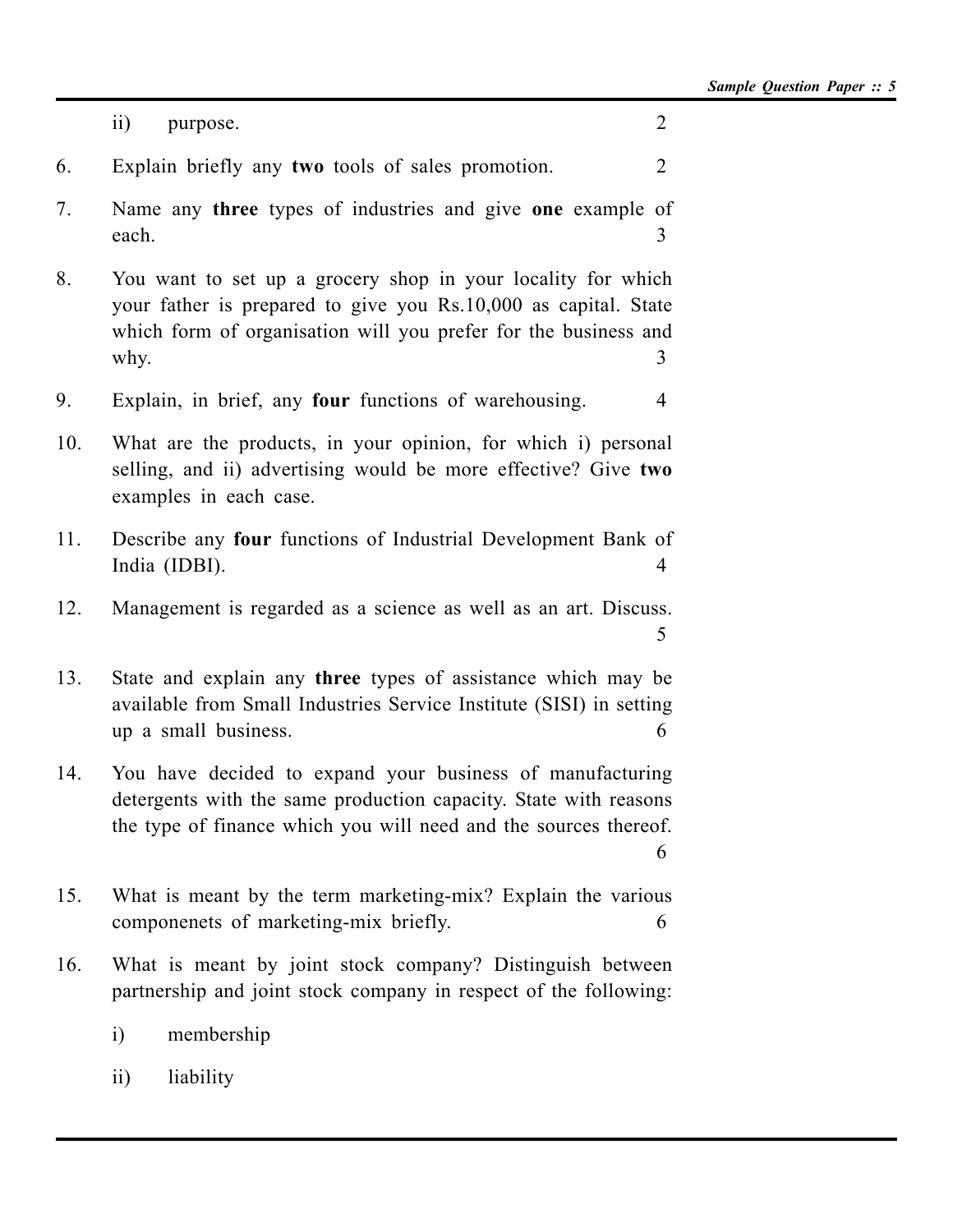|     | legal formalities<br>$\overline{111}$                                                                                                                                               | 8  |
|-----|-------------------------------------------------------------------------------------------------------------------------------------------------------------------------------------|----|
| 17. | (i) Discuss the relationship between planing and control. $(5)$                                                                                                                     |    |
|     | (ii) Distinguish between recruitment and selection. (4)                                                                                                                             | 9  |
|     | 0r                                                                                                                                                                                  |    |
|     | What is meant by line and staff organisation? How does it differ<br>from functional organisation?                                                                                   | 9  |
| 18. | Your are engaged in a firm in Delhi exporting ready made<br>garments to USA. Describe breifly steps involved from the receipt<br>of order till the appointment of forwarding agent. | 10 |
|     |                                                                                                                                                                                     |    |

#### **Section B**

Attempt any ONE question

- 19. (a) State any **three** objective of office mechanisation. 3
	- (b) An office manager wants you to suggest the various aspects of working conditions that he should provide in his office. Give suggestions in detail. 5
	- (c) Describe the various stages involved in handing the inward mail in an office. 6
	- (d) Explain breifly the advantages and disadvantages of horizontal filing system. 6
- 20. (a) Explain breifly any **three** primary function of a commercial bank. 3
	- (b) You are required to open bank account in connection with the transaction of your manufacturing business. State with reason the type of bank account you will open. 5
	- (c) Describe breifly the procedure of securing cash credit/ over-draft. 6
	- (d) Explain, in brief, the nature of services provided by modern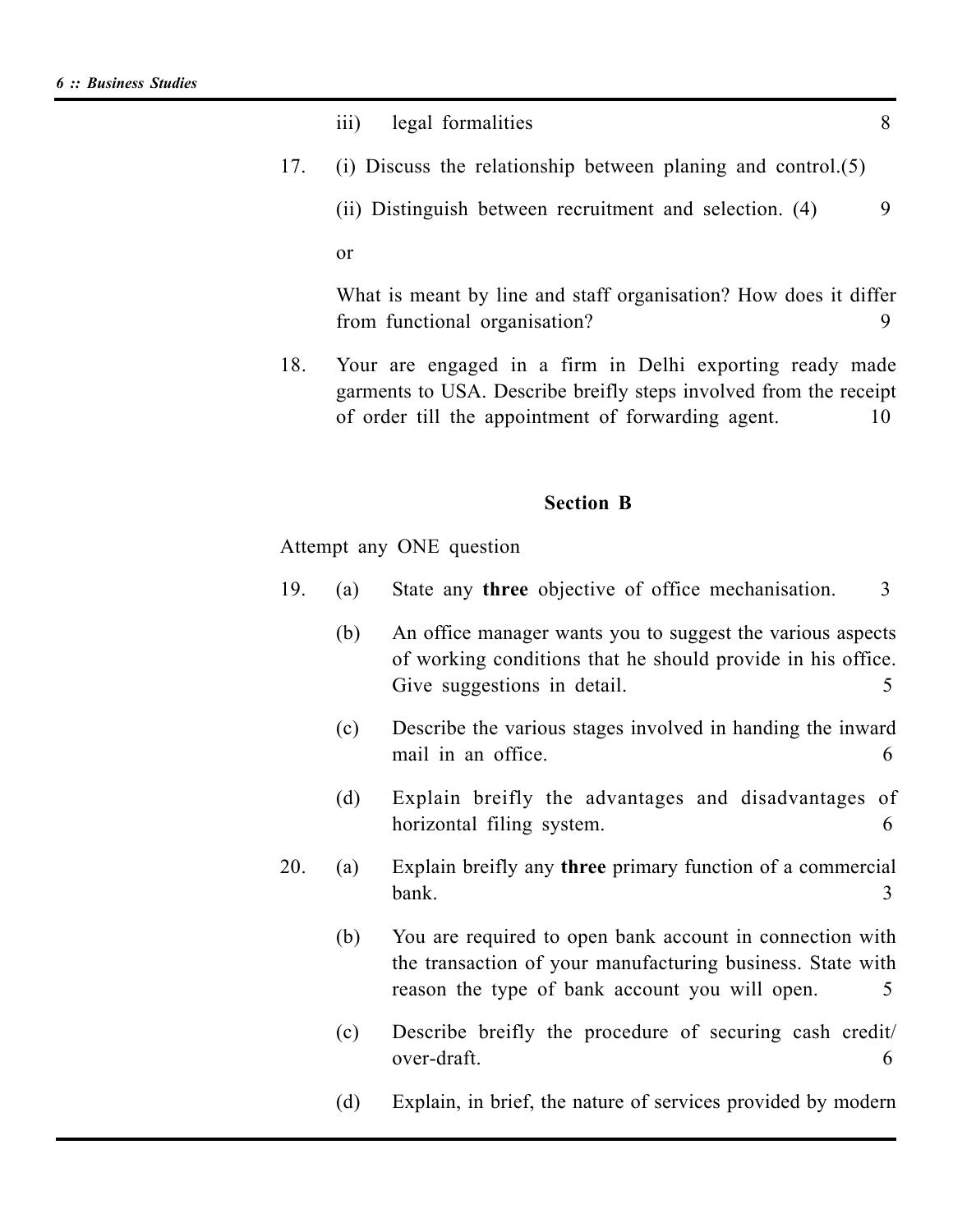|            | commercial banks to their customers.                                                                                                                                                                                                         | 6              |
|------------|----------------------------------------------------------------------------------------------------------------------------------------------------------------------------------------------------------------------------------------------|----------------|
| 21.<br>(a) | Define and explain briefly the term 'factory' as per<br>Factories Act. 1948.                                                                                                                                                                 | 3              |
| (b)        | The efficiency of the workers in your factory is affected<br>because of frequent accidents. State and briefly explain<br>any five safety measures that you will adopt to improve<br>the safety conditions in your factory. Give suggestions. | 5              |
| (c)        | What is meant by service conditions in a factory? How<br>are they related to efficiency and motivation of works?                                                                                                                             | 6              |
| (d)        | Explain any three health measures required to be provided<br>in a factory under the Factories Act, 1948.                                                                                                                                     | 6              |
| 22.<br>(a) | Explain any three functions of Courier service.                                                                                                                                                                                              | $\overline{3}$ |
| (b)        | State and explain the procedure to become an insurance<br>agent.                                                                                                                                                                             | 5              |
| (c)        | What are the grounds on which agency is preferred over<br>service? State the various agency avenues.                                                                                                                                         | 6              |
| (d)        | State any three duties and three right of an agent.                                                                                                                                                                                          | 6              |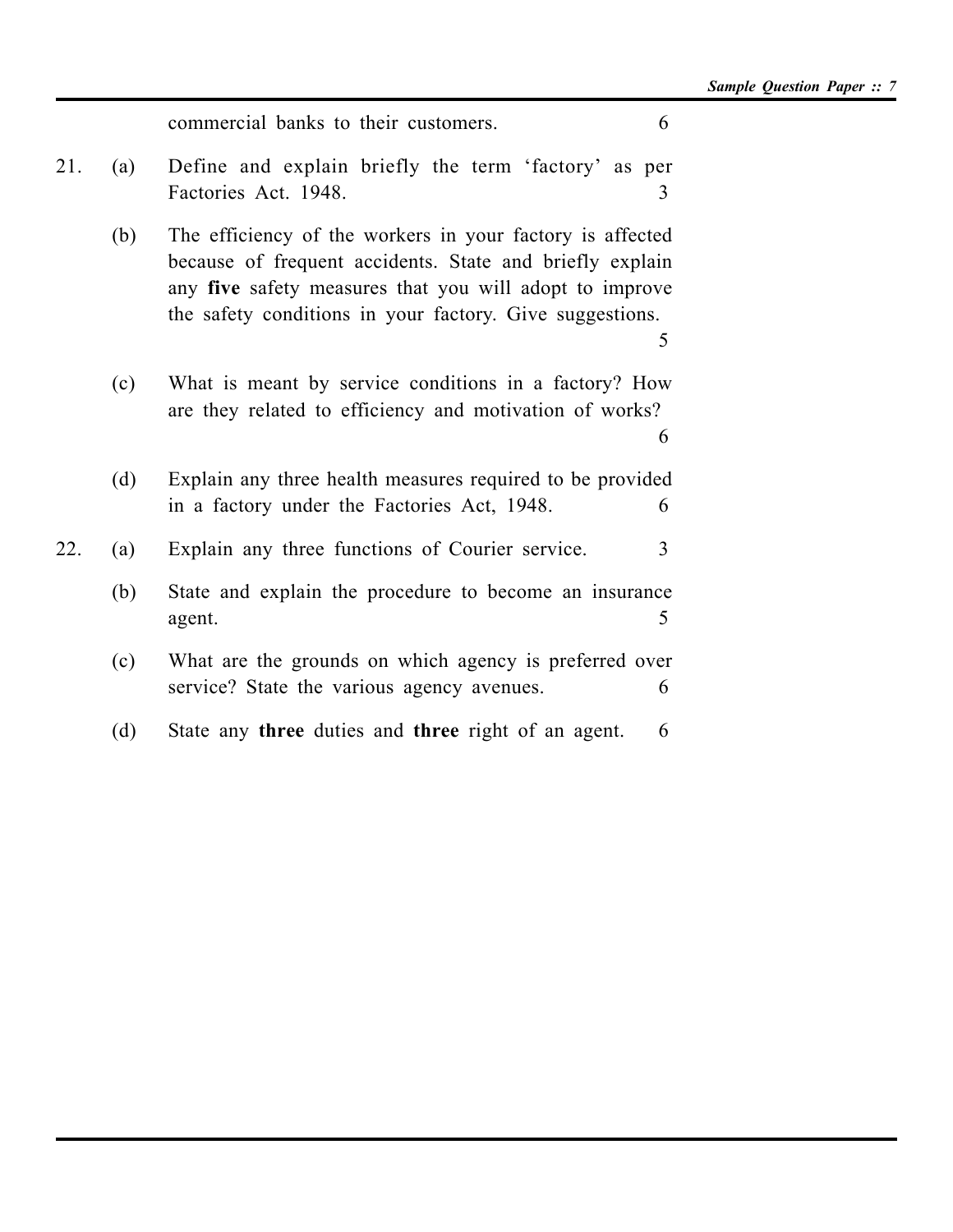## **Sample Question Paper**

## **Commerce (Business Studies) Senior Secondary Course**

## **Marking Scheme**

Q.No. Value points (Expected) (marks)

- 1. Commerce is the sum total of activities involved in removing the hindrance of person, places, time, risk and finances. It includes trade and auxiliaries to trade like transport, insurance, warehousing, banking and finance etc. Credit may be given to answer conforming to the above meaning. 2
- 2. Any two of the following areas of self-employment are required:
	- i) Small business unit like shops.
	- ii) Individual services like tailoring, repairing etc.
	- iii) Occupations requiring personal skill like hair cutting, fashion designing etc.
	- iv) Cottage industries.
	- v) Small scale occupation related to farming e.g., orchard, dairy, poultry etc.
	- vi) Artisan work such as blacksmith, carpenter.
	- vii) Other occupation like hawking, peddling etc.  $(1+1)$  2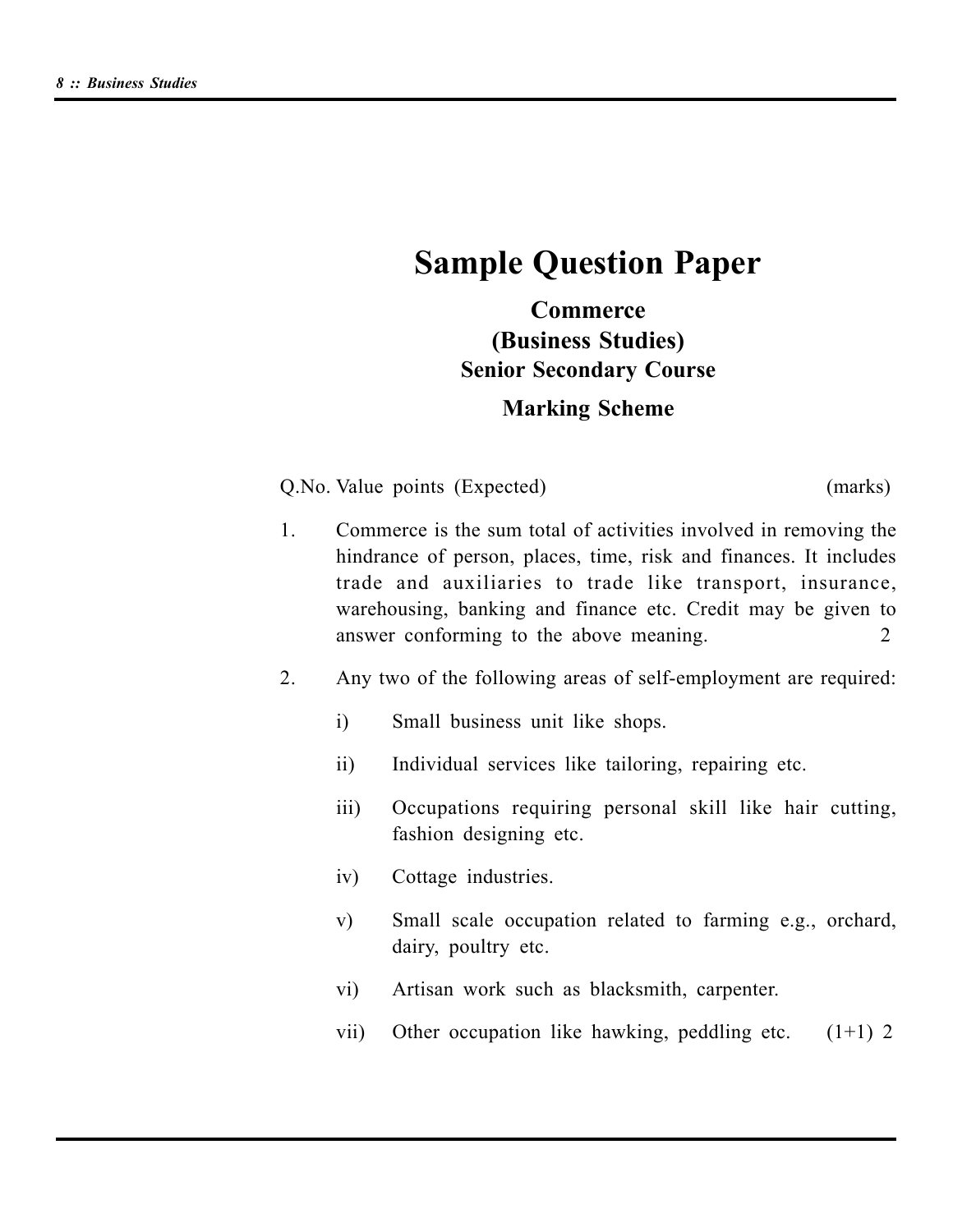3. **Wholesale Trade Retail Trade**

| i)              | Varieties limited    | Large Varieties.             |
|-----------------|----------------------|------------------------------|
| $\overline{11}$ | Indirect (donot have | Direct (have direct contact) |
|                 | direct contact)      | $(1+1)$                      |

4. Motivation is the process of inducing and inspiring subordinates for better performance and improve efficiency in the tasks assigned to them. 2

Full credit may the given to answer conforming to the above meaning.

| 5. |     | <b>Fixed Capital</b>    | <b>Working Capital</b>      |  |  |  |
|----|-----|-------------------------|-----------------------------|--|--|--|
|    | 1)  | Long period             | Short period upto one year  |  |  |  |
|    | 11) | To acquire fixed assets | To meet day to day expenses |  |  |  |
|    |     |                         | of operation. $(1+1)$ 2     |  |  |  |

- 6. Any **two** of the following tools with brief explanation
	- i) Discount/ concession/ price off.
	- ii) Gifts/ free samples.
	- iii) Contests.
	- iv) Coupons.
	- v) Bonus.
	- vi) Any other.  $(1+1)$  2
- 7. Any **three** of the following :
	- i) Genetic like poultry.
	- ii) Extractive like coal mining.
	- iii) Manufacturing like textile industries.
	- iv) Construction like house building.

Suitable example other than the above should also be given credit.

 $(\frac{1}{2}+\frac{1}{2}+\frac{1}{2})$  for meaning

 $(\frac{1}{2} + \frac{1}{2} + \frac{1}{2})$  for example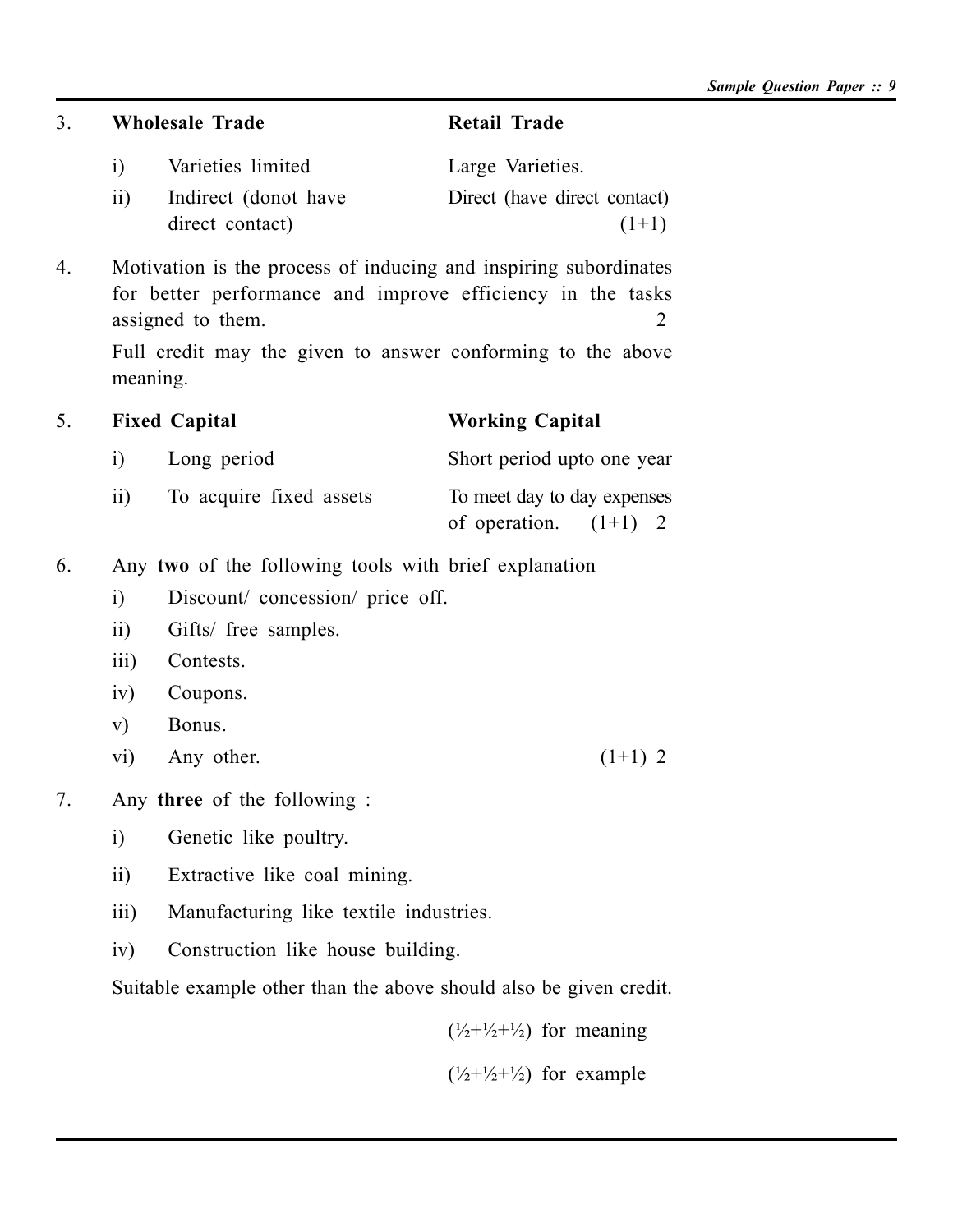| 8.  |                    | Sale proprietorship                                                                        | 1   |
|-----|--------------------|--------------------------------------------------------------------------------------------|-----|
|     |                    | Any two of the following reason:                                                           |     |
|     | i)                 | Small capital                                                                              |     |
|     | $\overline{11}$ )  | Limited of scope                                                                           |     |
|     | $\overline{iii}$ ) | Easy to start                                                                              |     |
|     | iv)                | Personal management                                                                        |     |
|     | V)                 | $(1+1)=2$ 3<br>No one else to share profits                                                |     |
| 9.  |                    | Any four of the following functions of warehousing.                                        |     |
|     | i)                 | Storage of large quantities of goods to be made available<br>when required.                |     |
|     | $\overline{11}$    | Ensuring supply in the market and then stabilising prices<br>(reducing price fluctuations) |     |
|     | $\overline{111}$   | Bearing the risk of loss or danger to goods in storage.                                    |     |
|     | iv)                | Grading and branding of goods.                                                             |     |
|     | V)                 | Helps importer to pay customs duty in instalments.                                         |     |
|     | $\overline{vi}$    | Facilitates transfer of goods without actual delivery.                                     |     |
|     | vii)               | 1 mark each<br>Any other                                                                   | 4   |
| 10. |                    | a) Personal selling.                                                                       |     |
|     |                    | Products easy to carry by salesman and/ or which need<br>demonstration.                    |     |
|     |                    | <b>Example:</b> a) soaps, detergents.                                                      |     |
|     |                    | b) mixture and similar other electric goods.                                               | (2) |
|     | b)                 | Advertising.                                                                               |     |
|     |                    | Products which have wide market.                                                           |     |
|     |                    | <b>Example</b> : i) Tea, coffee                                                            |     |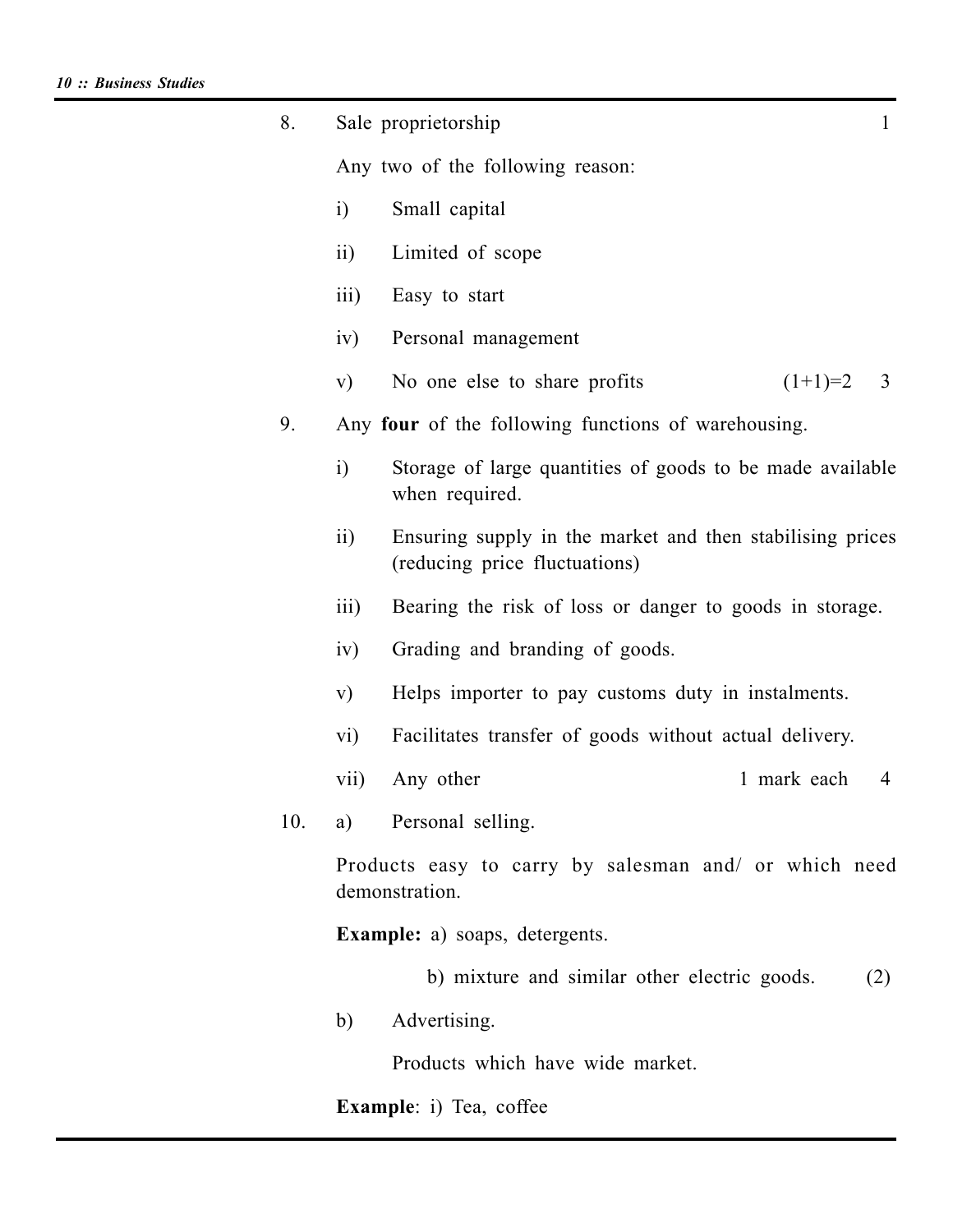- ii) Tooth paste, tooth brush,
- iii) Services like credit cards.
- iv) Technical training like computer training.
- v) Fertiliser (urea) (2) 4

Suitable examples other than the above should be given credit.

11. Any **four** of the following function of IDBI.

- a) Grant of long-term and short-term loan. (Normally larger term loans)
- b) Underwriting of shares amd debentures.
- c) Subscribing to shares and debentures.
- d) Financial assistance for export of capital goods.
- e) Refinancing of loans extended by other financial institution.
- f) Technical assistance to industries.

1 mark each 4

12. Management as a science has the following characteristics.

- a) Systematised body of knowledge.
- b) Based on scientific principles.
- c) Education and training of managers.
- d) Decision making based on cause and effect relationship.  $(2\frac{1}{2})$

Management as an art is characterised by.

a) Application of skill

- b) Application of judgement.
- c) Application of management principles.  $(2\frac{1}{2})$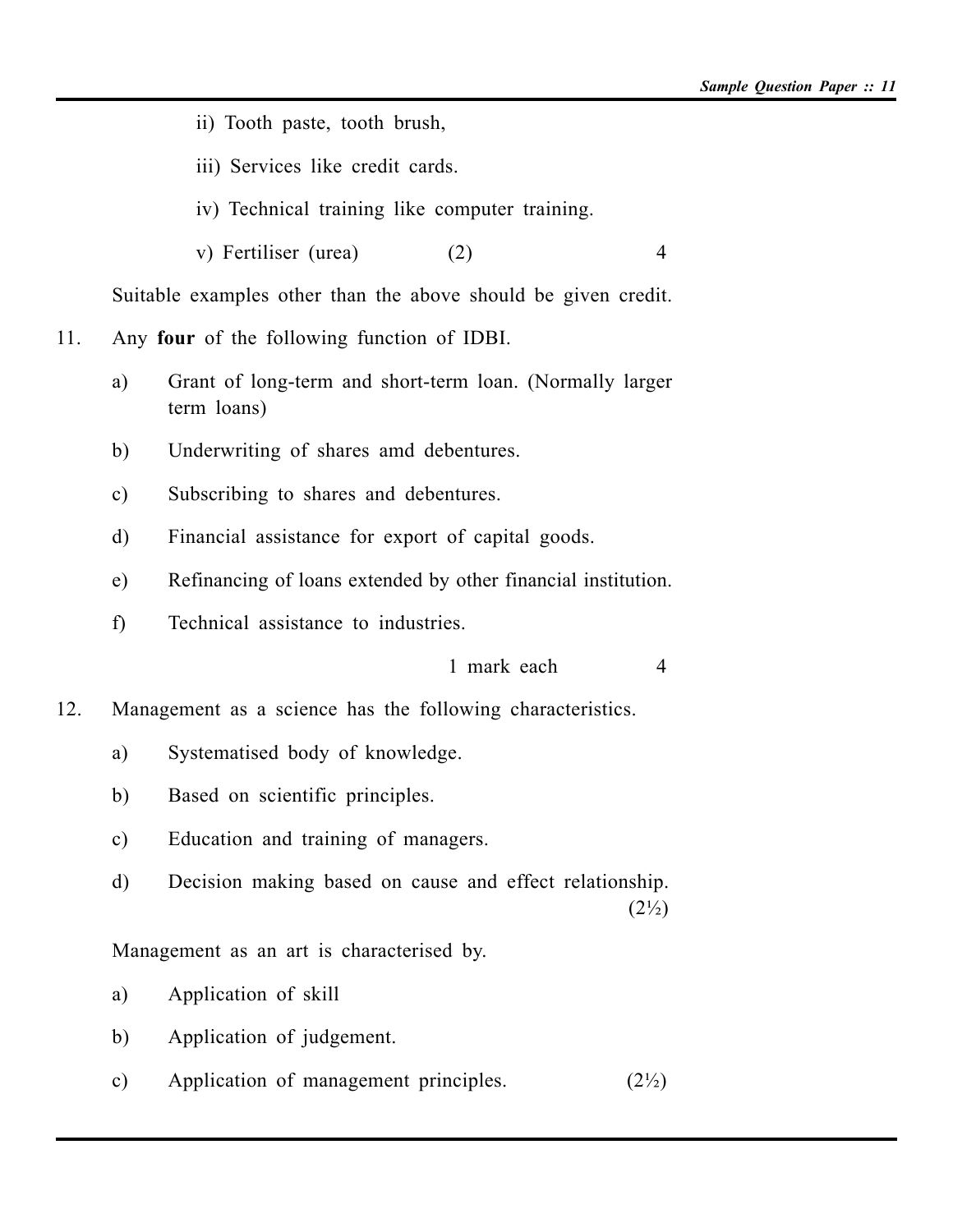The answers written in the paragraph rather than point-wise should also be given full credit. 5

- 13. Any **three** of the following types of assistance:
	- a) Guidance in determining capital requirements.
	- b) Advice regarding market condition and demand for products.
	- c) Preparing project report to be submitted to authorities for permission and financial institution.
	- d) Training programmes for establishing and running different types of business.
	- e) Advice on modernisation of manufacturing facilities.

1 mark each for naming the type of assistance

1 mark each for brief explanation there of.  $(3+3)$  6

14. Working capital finance will be needed.

The sources of working capital finance are:

- a) Trade credit.
- b) Bank overdraft,
- c) Cash credit form commercial banks.
- d) Discounting of Bills.

Reasons why working capital will be required are:

- a) Production capacity is fixed. So long-term finance will not be required.
- b) For producing additional quantities of detergents, raw materials needed will be more.
- c) Labouers may have to be employed for more than one shift or additional workers may have to be employed or both.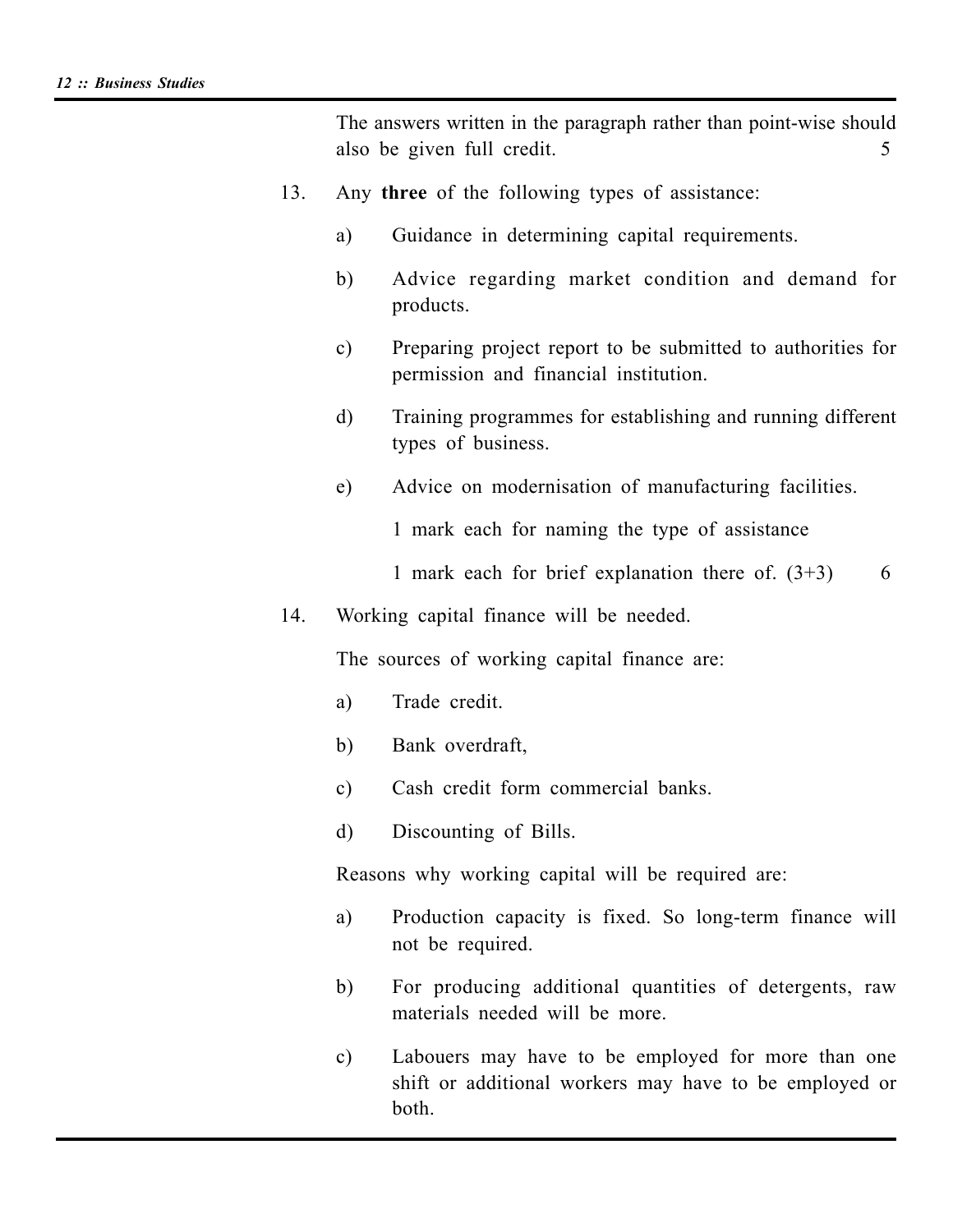- d) Other operating expenses will proportionately rise.
- 1 mark for naming the types of finance i.e., working capital.
- 2 marks for reasons.
- 3 marks for sources of finance.

Answer written in paragraph from should he given due credit. 6

15. Marketing-mix refers to marketing functions related to product, price, place and pomotion for effective marketing (4 P'S)

(Any meaning conforming to the above should be given the credit.) (2 marks) 6

Brief explanation for each of the above for elements of marketing (1 mark each) 4

16. Joint stock company is defined as an association of persons registered under the companies Act formed for achieving some common objectives and having perpetual succession and a separate legal entity.

(Any other meaning conforming to the above may be given due credit.) 2

Difference between Joint Stock Company and Partnership:

|       | <b>Basis</b>         | Partnership                                                                  | Joint stock co.                                                                                                  |  |
|-------|----------------------|------------------------------------------------------------------------------|------------------------------------------------------------------------------------------------------------------|--|
| (i)   | Membership           | Minimum two and<br>maximum ten for<br>banking, twenty<br>for other business. | Minimum two for pvt. co.<br>and seven in case of pub co.<br>Maximum fifty for pvt. co.<br>unlimited for pub. co. |  |
| (ii)  | Liability            | Unlimited                                                                    | Limited.                                                                                                         |  |
| (iii) | Legal<br>formalities | Simple and less                                                              | Complicated.                                                                                                     |  |
|       |                      |                                                                              | $(2 \text{ marks}$ for each = 6)<br>8                                                                            |  |

17. i) Planning and controlling are closely related and mutually interdependent. Planning provides targets of achievement and standards of performance against which actual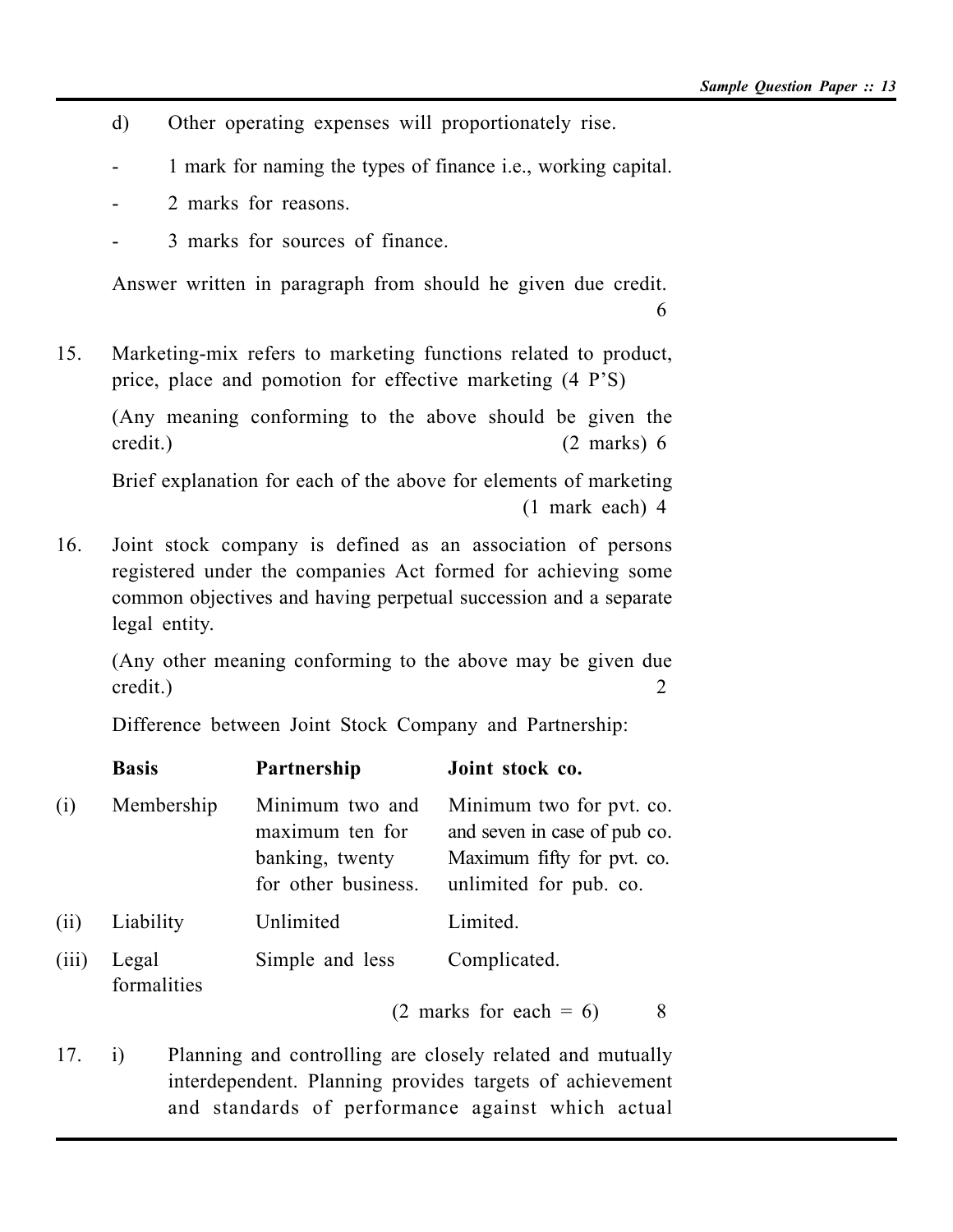operations are evaluated. In the absence of targets, and standards, control can not be exercised. in the same way, planning depends upon control which indicates the short coming of planning.

(Answers conforming to the above explanation should be your due credit) (5)

ii) Recruitment helps in attracting suitable candidates whereas selection helps in finding out the candidates who meet the requirements of the job. Thus, recruitment is the process of attracting good application for jobs whereas selection is the process of choosing the right candidates from the applicants. Thus, recuitment involves decision regarding sources of recruitment. Selection is made through different steps in the procedure adopted. In general, recruitment is regarded as a positive function. Whereas selection is a negative process as it involves rejection of unsuitable candidates. (4) 9

#### or

Line and staff organisation is a type of administrative organition in which staff officers are approached to advise and assist line managers. Line authority is the authority of manager over its immediate subordinates to issue orders and see that these are carried out. Staff authority, on the other hand, refers to the authority of expertise or that of a specialist staff offices can only advise which may or may not be accepted by line managers. (3)

#### **Line and Staff Organisation Functional Organisation**

1) It consists of line manager The line manager's and staff advisers functions are performed by specialists. 2) Line managers have authority The functional manager

over their immediate have authority over persons subordinates who may not be their immediate subordinates.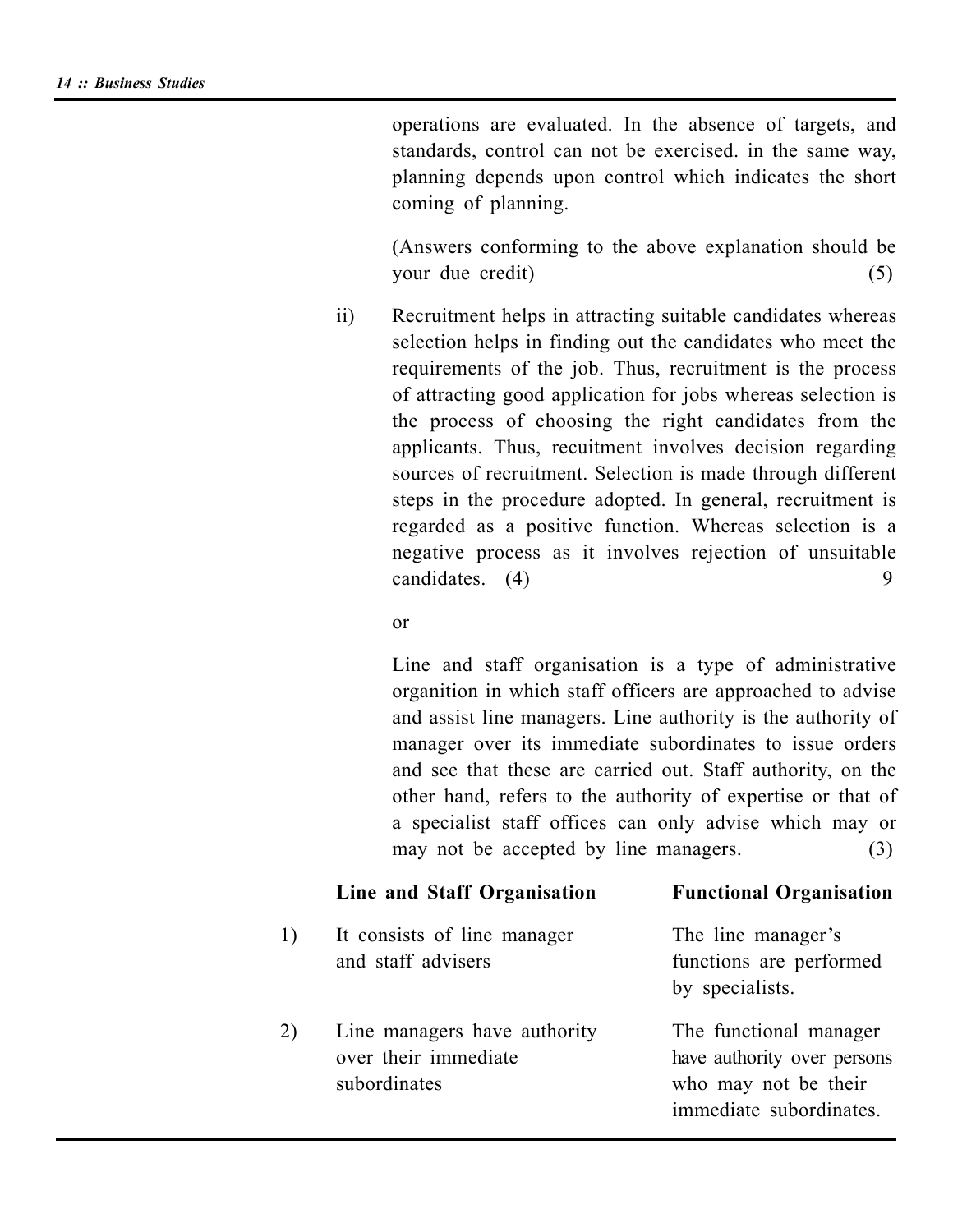- 3) There is unity of command i.e., There is no unity of each subordinate is accountable command and a to a single authority. Subordinate may be
- 4) The advice of staff officers may No functional manager or may not be accepted by the can deny the authority line officer. of other functional mana-

accountable to more than one functional authority.

ger over subordinates

(Any three points of difference are required)  $(2+2+2) = (6)$  9

- 18. The following steps should the given.
	- i) Receipts of indent or order.
	- ii) Credit inquiry.
	- iii) Obtaining export licence.
	- iv) Collection/ assembly of goods.
	- v) Appointment of forwarding agent.
	- vi) Packing and Marking of goods
	- $1/2$  mark each for enumeration of ships = (3)
	- 1 mark for proper sequences  $= (1)$
	- 1 mark each for correct brief explanation of steps  $= (6)$

10

## **Section B**

Any ONE questions

- 19. (a) Any three of the following objectives.
	- i) To save time
	- ii) To save labour.
	- iii) To increase accuracy.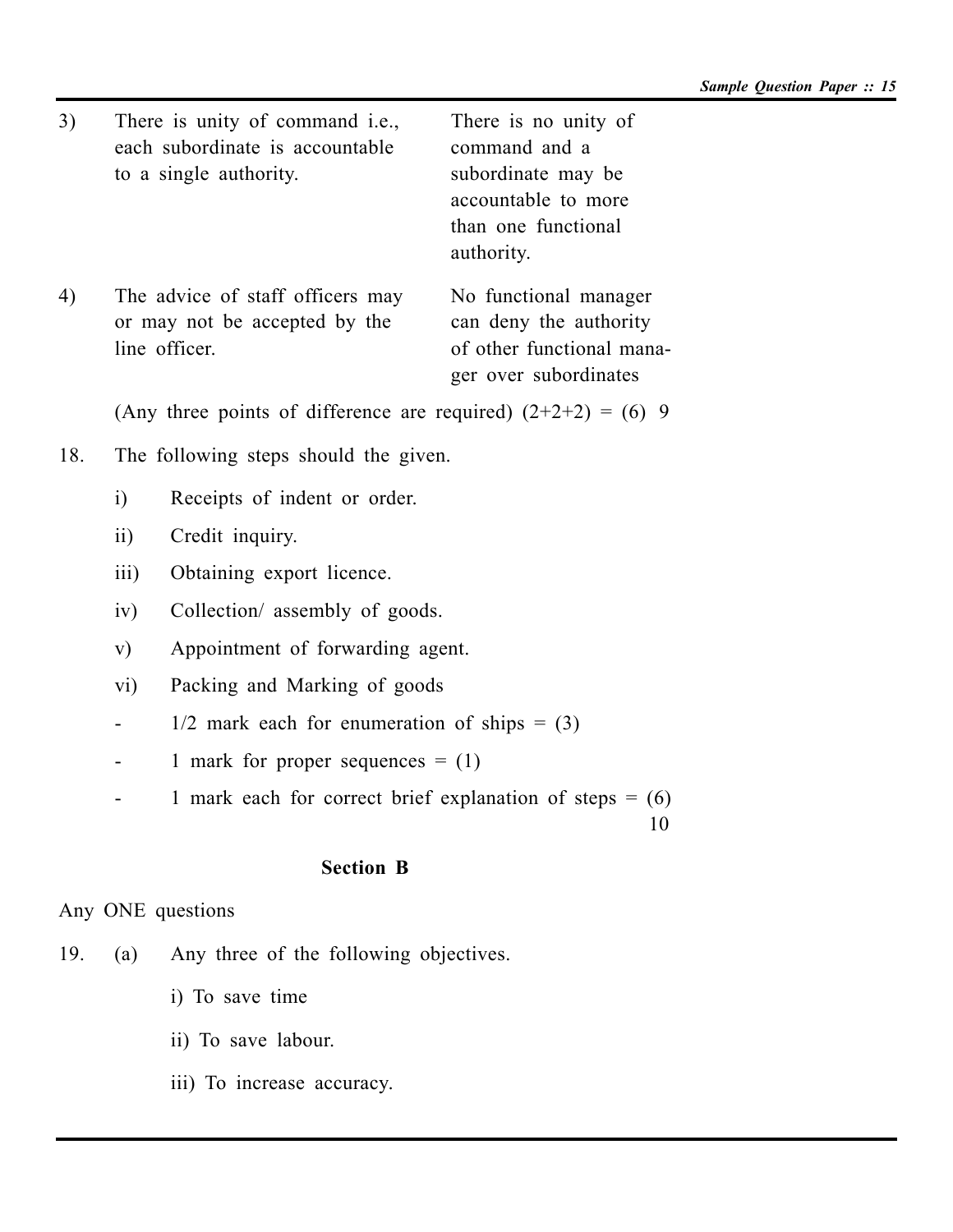|               | iv) To increase accuracy.                                                          |  |  |  |
|---------------|------------------------------------------------------------------------------------|--|--|--|
|               | v) Any other.                                                                      |  |  |  |
|               | - $1/2$ mark for each objective = $(1\frac{1}{2})$                                 |  |  |  |
|               | - $1/2$ mark for brief explanation = $(1\frac{1}{2})$<br>3                         |  |  |  |
| (b)           | Any five of the following aspects of working conditions<br>with brief explanation. |  |  |  |
|               | i) Cleanliness and sanitation.                                                     |  |  |  |
|               | ii) Lighting.                                                                      |  |  |  |
|               | iii) Ventilation.                                                                  |  |  |  |
|               | iv) Reduced noise.                                                                 |  |  |  |
|               | v) Interior decoration.                                                            |  |  |  |
|               | vi) Furniture $\&$ fittings.                                                       |  |  |  |
|               | vii) Safety arrangement.                                                           |  |  |  |
|               | viii) Office security.                                                             |  |  |  |
|               | ix) Temperature and humidity.                                                      |  |  |  |
|               | $= (2\frac{1}{2})$<br>- mark for each aspect                                       |  |  |  |
|               | - $1/2$ mark for explanation of each aspects = $(2\frac{1}{2})$<br>5               |  |  |  |
| $\mathbf{c})$ | The following steps are required to be stated:                                     |  |  |  |
|               | i) Receiving mail.                                                                 |  |  |  |
|               | ii) Sorting mail department-wise and section-wise.                                 |  |  |  |
|               | iii) Opening the mail.                                                             |  |  |  |
|               | iv) Marking the mail.                                                              |  |  |  |
|               | v) Recording.                                                                      |  |  |  |
|               | vi) Distributing the mail.                                                         |  |  |  |
|               | 1 mark each of the above steps with explanation.<br>(6)                            |  |  |  |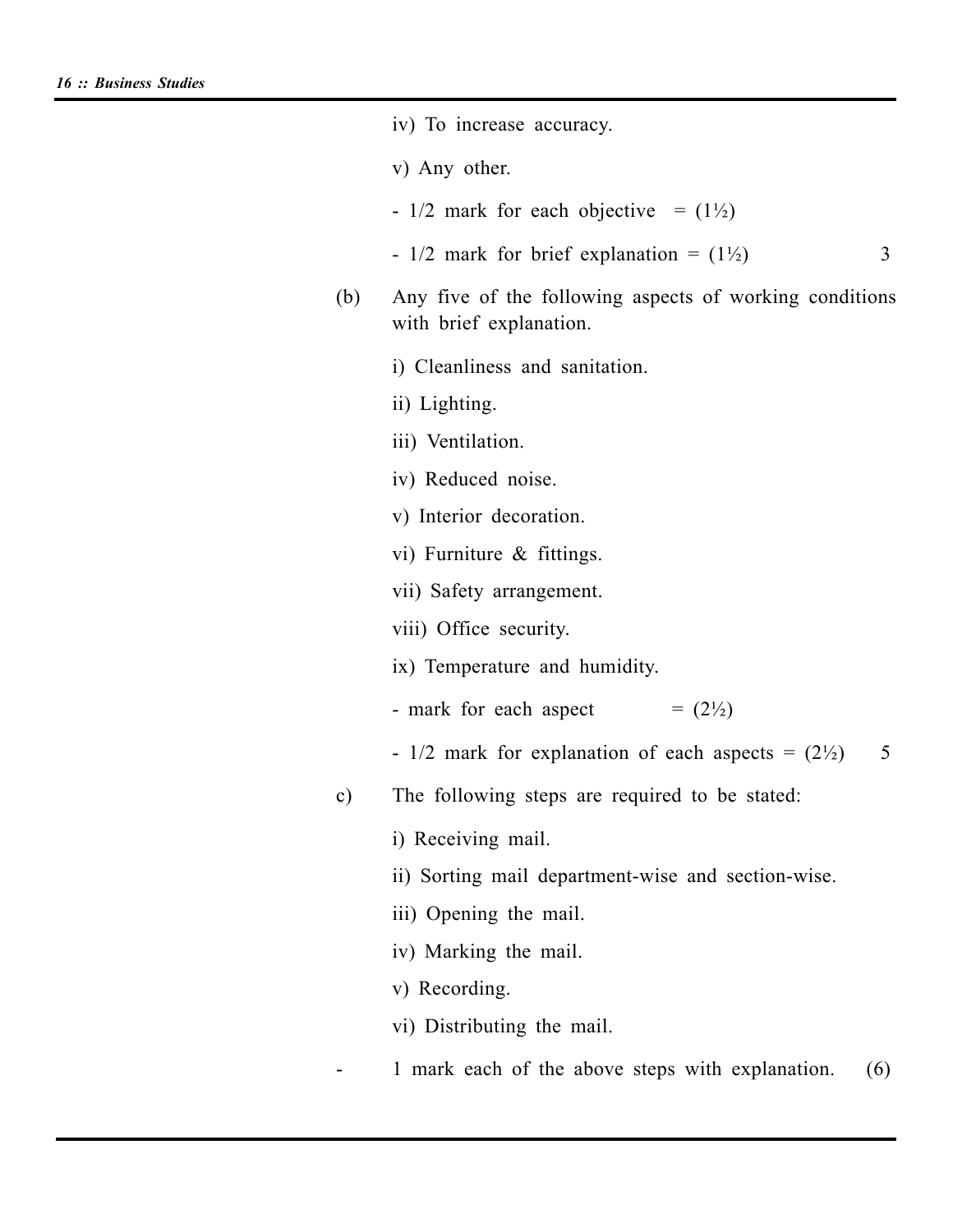- d) Any three of the following merits of horizontal filing system with brief explanation.
	- i) Simple to understand.
	- ii) Easy to operate.
	- iii) Economical to maintain.
	- iv) Easy to locate letters.
	- v) Well protected form dust and moisture.
- 1 mark each  $= (3)$

Any three of the following demerits of horizontal filing method:

- i) Not flexible
- ii) Difficult to remove papers from files when the paper is kept at the bottom.
- iii) Can not the profitably used by large offices.
- iv) Space consuming.  $-1$  mark each  $= (3)$  6
- 20. (a) Functions:
	- i) Accepting deposits.
	- ii) Extending loans and advances.
	- iii) Providing supplementing services.
	- 1 mark each with brief explanation  $= (3)$  3
	- (b) Current account is required to be opened.
		- 1 mark (1)
- **Reasons** i) Numbers of withdrawals not restricted.
	- ii) Overdraft facility available.
	- iii) Any other suitable reason.
	- 2 marks each for two reasons. (4) 5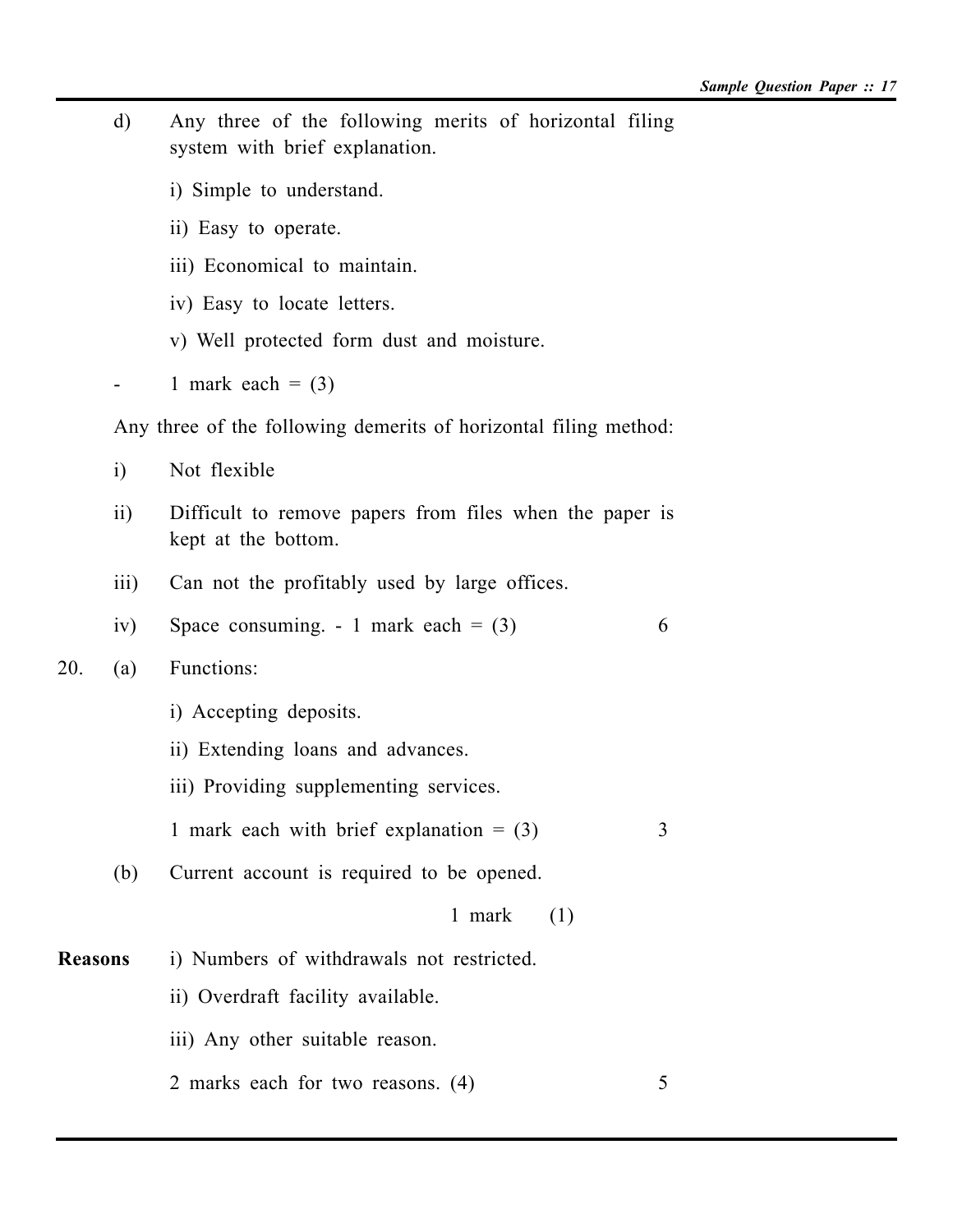|    | (c) | The following steps in the procedure are required:                                                                                                                                   |
|----|-----|--------------------------------------------------------------------------------------------------------------------------------------------------------------------------------------|
|    |     | i) Filling up of an application form.                                                                                                                                                |
|    |     | ii) Submission of relevant documents                                                                                                                                                 |
|    |     | iii) Deciding on the terms and conditions of the facilities<br>and then acceptance.                                                                                                  |
|    |     | iv) Deciding on the security for cash credit/overdraft<br>facility.                                                                                                                  |
|    |     | - 1/2 mark for each points naming.                                                                                                                                                   |
|    |     | - 1 mark for explanation of each points $= (4)$<br>6                                                                                                                                 |
|    | (d) | Any six of the following nature of services with brief<br>explanation:                                                                                                               |
|    |     | i) Discounting bills of exchange, hundis etc.                                                                                                                                        |
|    |     | ii) Issuing of letter of credit.                                                                                                                                                     |
|    |     | iii) Issuing of travellers cheques.                                                                                                                                                  |
|    |     | iv) Buying and selling of bullions/ foreign exchange.                                                                                                                                |
|    |     | v) Buying and selling of shares and debentures.                                                                                                                                      |
|    |     | vi) Collection of cheques.                                                                                                                                                           |
|    |     | vii) Remittance/payment of money under standing<br>instructions.                                                                                                                     |
|    |     | viii) Extending guarantee for loans.                                                                                                                                                 |
|    |     | - $1/2$ mark for each nature of service = (3)                                                                                                                                        |
|    |     | - $1/2$ mark for explanation of each nature of service = (3) 6                                                                                                                       |
| 21 | (a) | Factory is defined as any premises where ten or more<br>workers are engaged in manufacturing process with the<br>aid of power or twenty or more workers without the aid<br>of power. |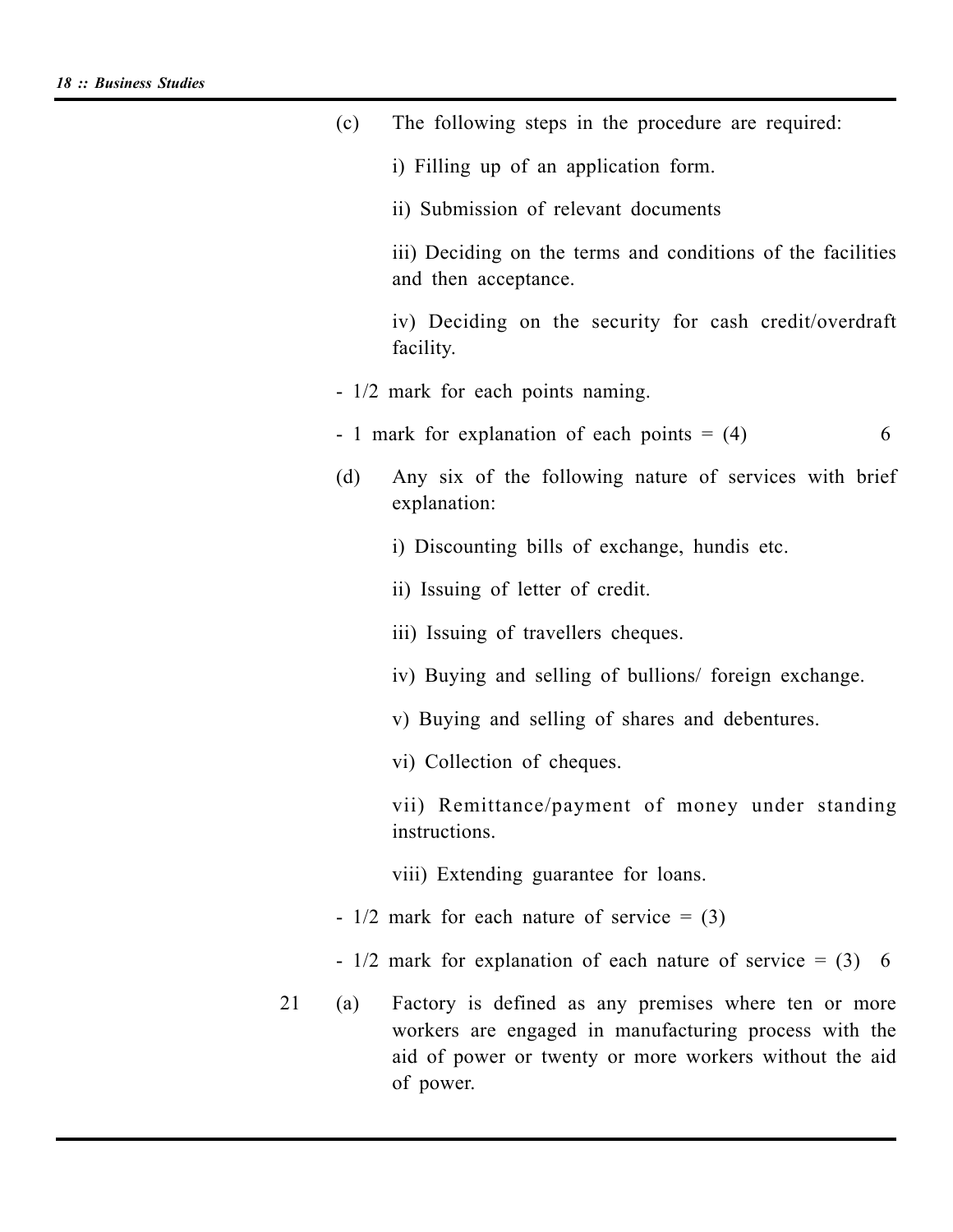A brief explanation is expected to be derived form the above as following :

- i) Factory as a premises.
- ii) Workers are engaged in manufacturing process.
- iii) Ten or more workers with the aid of power.
- iv) Twenty or more workers without the aid of power.
- 1 1/2 mark for definition
- 1 1/2 mark for explanation. 3
- b) Any five of the following safety measures are required to be stated and briefly explained.
- i) Fencing of machinery.
- ii) Work on or near the machinery in motion.
- iii) no employment of young persons or woman on dangerous machines
- iv) Casing of new machinery.
- v) Measures regarding lifting machine, chains ropes etc.
- vi) Protection against dangerous fumes.
- viii) Any other measures specified in factories.
- $1/2$  mark each for enumerating the points =  $(2 \frac{1}{2})$
- $-$  1/2 mark for brief explanation of each point =  $(2 \frac{1}{2})5$
- c) Service conditions refer to facilities provided to workers besides the working condition. (2)

Proper service condition are necessary to maintain reasonable level of satisfaction amongst employees. By providing good service condition, management can maximise the efficiency of workers and improve the level of worker's (employee's) performance. Satisfactory service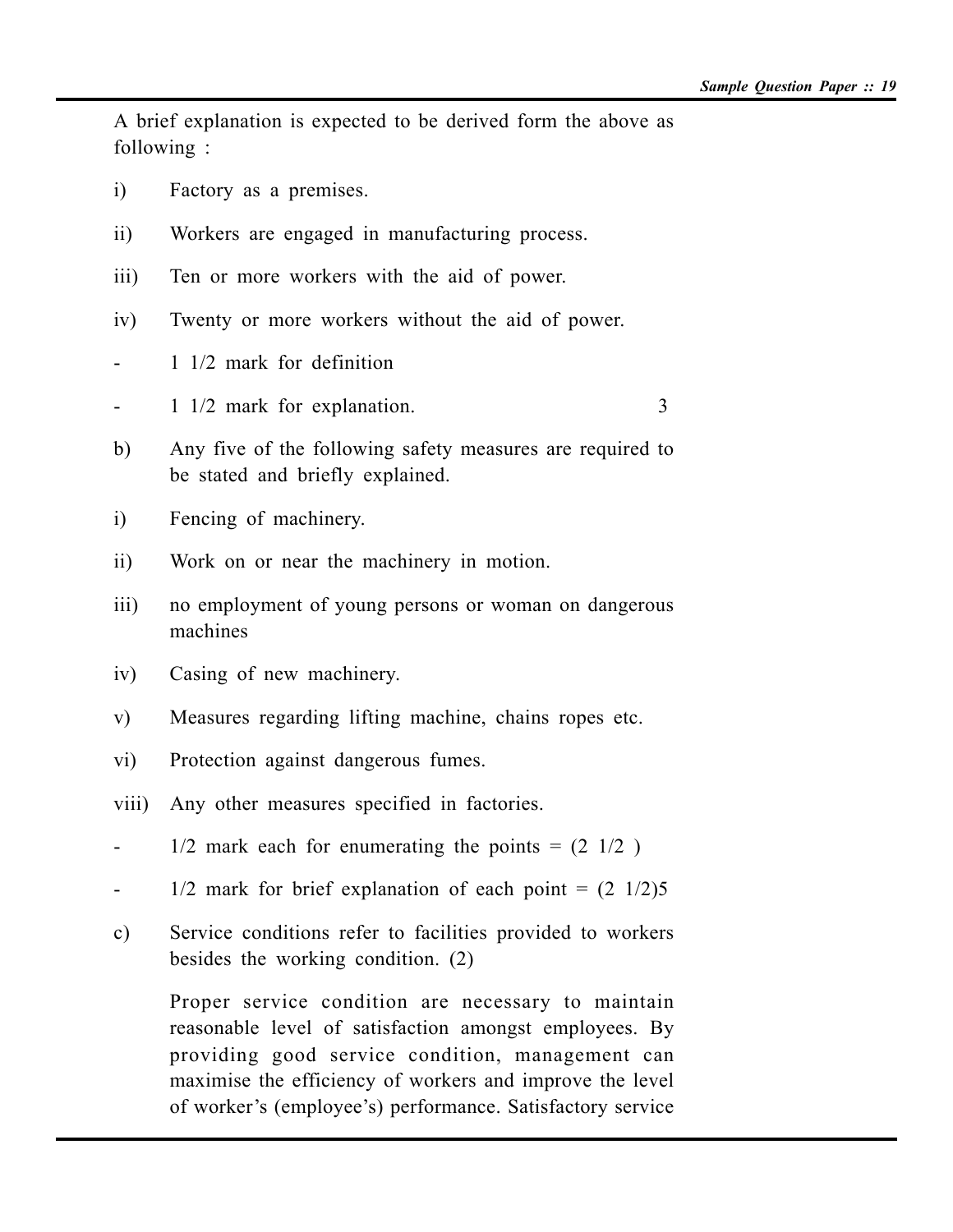conditions motivate workers through high morale which reduces labour management disputs, absenteeism and turnover. It also creates permanent and stable labour force by making the services attractive to laboures (4) 6

- d) Any three of the following health measures.
	- a) Artificial humudification.
	- b) Lighting.
	- c) Drinking water.
	- d) Latrines and urinals.
	- e) Any other measures specified in factories Act.
- $-$  1/2 mark for each measure =  $(1 \ 1/2)$
- 1 1/2 mark for explanation of each measures  $= (4 \frac{1}{2})6$
- 22. a) Any three of the following functions of courier:
	- i) Collection of letter, packets etc.
	- ii) Prompt despatch of articles through messangers and other means of transports.
	- iii) Undertaking carriage of articles to places within and outside the country.
	- iv) Delivering articles to the addressee.
	- v) Providing proof of the delivery to the senders.
	- 1 mark each for each function with brief explanation. 3
	- (b) The following steps with brief explanation.
	- i) Ensuring the eligibility for agency. (at least matriculate, minimum age 18)
	- ii) Submission of application in prescribed form.
	- iii) Obtaining licence to act as an insurance Agent from the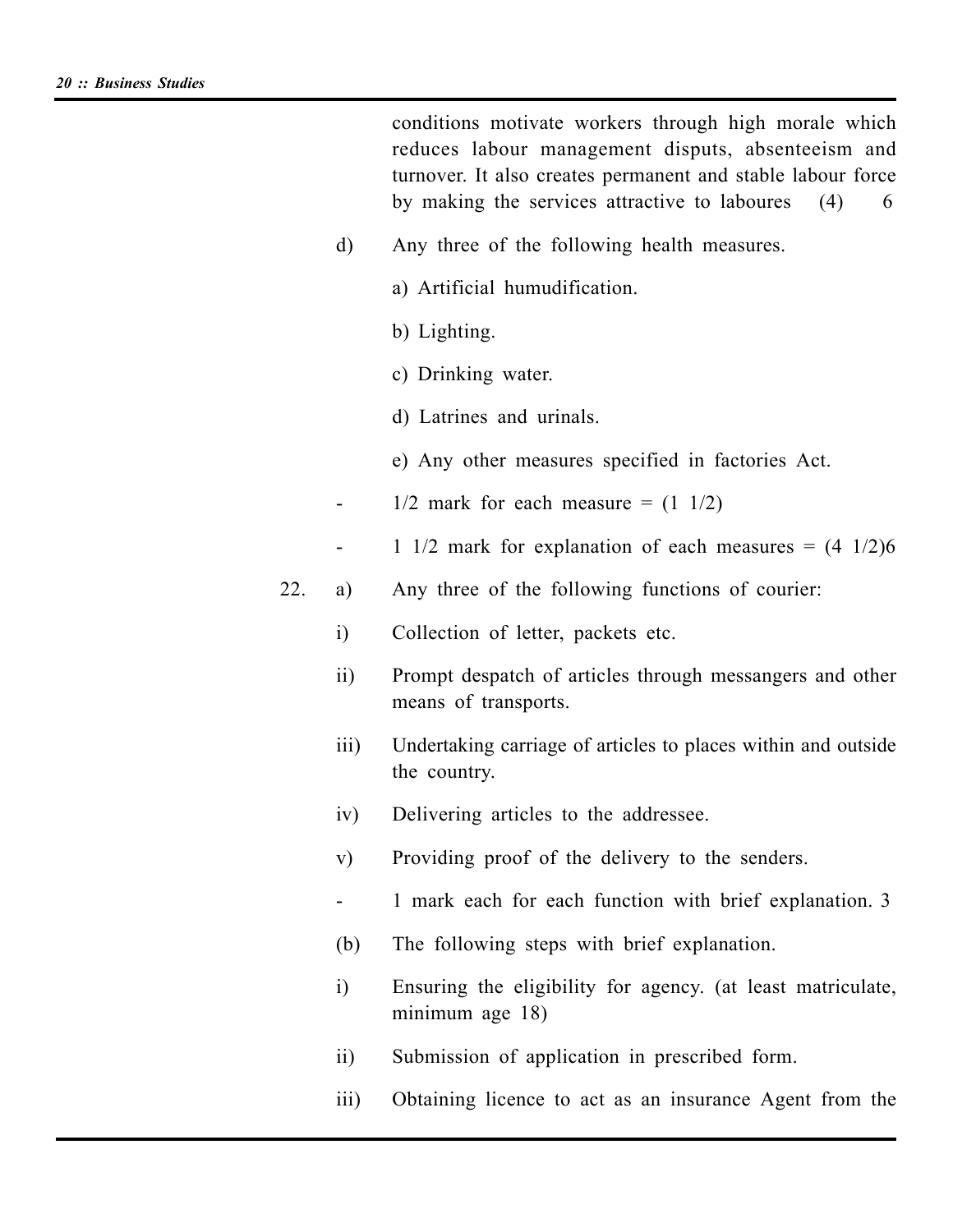Controller of Insurence, Simla.

iv) Undergoing prescribed training for agent.

1 mark for each point  $= (4)$ 

1 mark for correct sequence  $= (1)$  5

- (c) The preference for agency rather than service may be explained by differentiating between an agent and a servant based on any three of the following.
	- i) Legal relationship
	- ii) Risk
	- iii) Consideration.
	- iv) Field of activity

Agency avenues -

- i) Savings and industrial agency.
- ii) Advertising agency.
- iii) Tour and travels agency.
- iv) Property agency.
- v) Courier service.

1 mark each =  $(3)$  6

d) Any three of the following duties and any three of the following rights:

### **Duties**

- i) To act according to principal's direction.
- ii) To act with reasonable diligence.
- iii) to render accounts.
- iv) To communicate with principal during emergency.